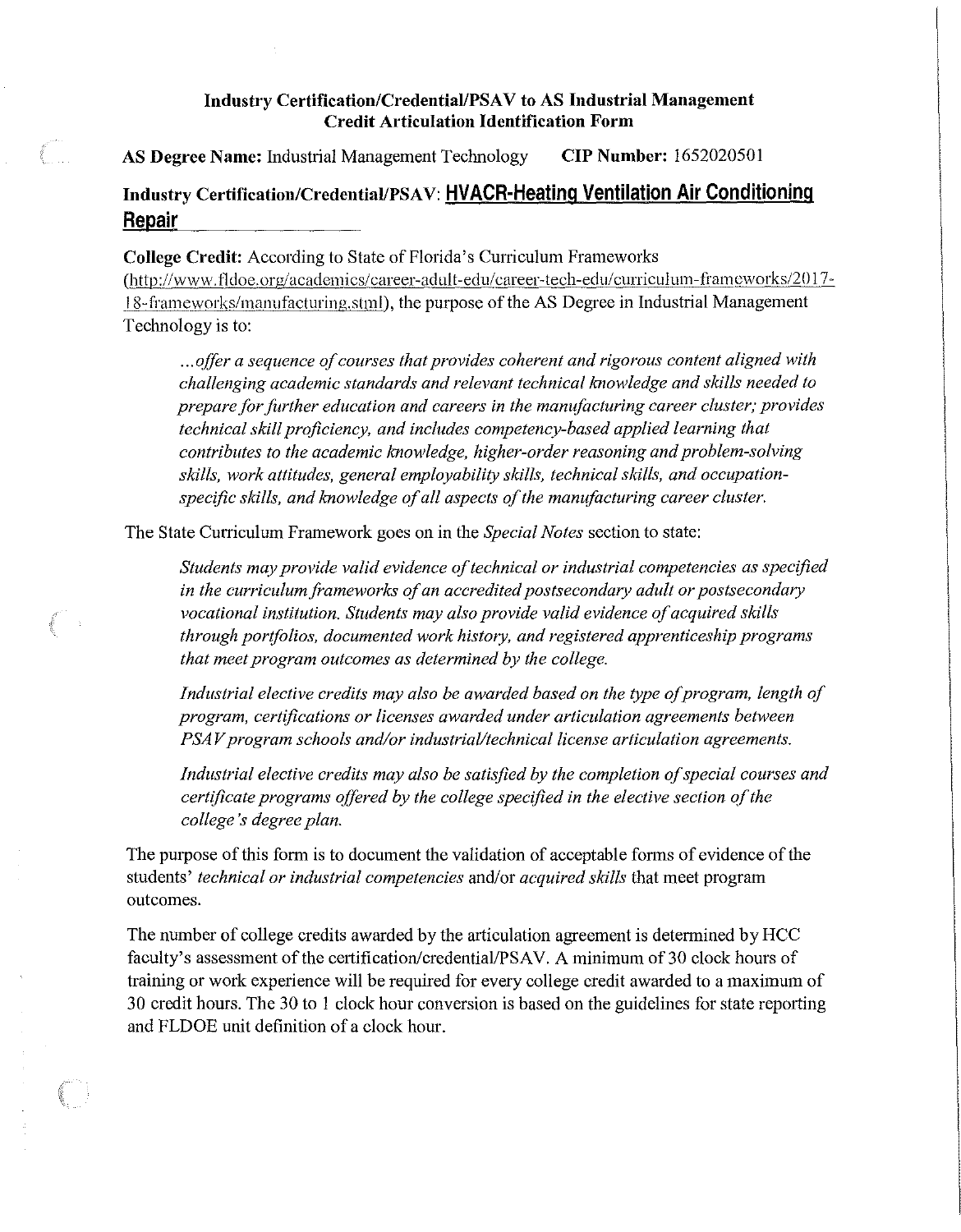**Validation Mechanism:** To be eligible for articulation, the student must show evidence of their current Carpentry VOC.ABC.HVAC-NCCER Certification certification/credential and it must have been issued within three (3) years prior to their enrollment in the program.

**Rationale/Justification:** ABC-NCCER-HVAC certification represents industry acknowledgement of technical skill attainment of competencies in the AS in Industrial Management Technology program. HCC faculty reviewed the following:

*\_\_K\_* State Curriculum Frameworks

\_\*\_ Course Syllabi

 $*$  Course Exams

*\_\_K\_* Course Scope and Sequence

\* Textbooks/Course Materials

\_\*\_ Other \* **Proprietary** to the Program (Offered through Associated Builders & Contractors (ABC) and the National Center for Construction Education and Research (NCCER)

The ABC-NCCER-HVAC certification/credential will serve as equivalent substitutions for the HCC courses identified below.

| <b>Post-Secondary Adult</b><br>Vocational/Apprenticeship/Corporate<br><b>Training Program</b> |                       |                                         | Post-Secondary Institution:<br><b>Hillsborough Community College</b> |                                        |                     |  |
|-----------------------------------------------------------------------------------------------|-----------------------|-----------------------------------------|----------------------------------------------------------------------|----------------------------------------|---------------------|--|
| Program/Courses                                                                               | <b>Clock</b><br>Hours | <b>PSAV</b><br>Course<br><b>Numbers</b> | <b>Course</b><br>Code                                                | <b>Course Name</b>                     | Awarde<br>d Credits |  |
| Apprenticeship I                                                                              |                       |                                         | ETI2941                                                              | <b>Industrial Management Practicum</b> |                     |  |
| Apprenticeship Co-op I                                                                        |                       |                                         |                                                                      |                                        |                     |  |
| Apprenticeship II                                                                             |                       |                                         |                                                                      |                                        |                     |  |
| Apprenticeship Co-op<br>Н                                                                     |                       |                                         |                                                                      |                                        |                     |  |
| Apprenticeship III                                                                            |                       |                                         |                                                                      |                                        |                     |  |
| Apprenticeship Co-op<br>III                                                                   |                       |                                         |                                                                      |                                        |                     |  |
| Apprenticeship IV                                                                             |                       |                                         |                                                                      |                                        |                     |  |
| Apprenticeship Co-op<br>IV                                                                    |                       |                                         |                                                                      |                                        |                     |  |